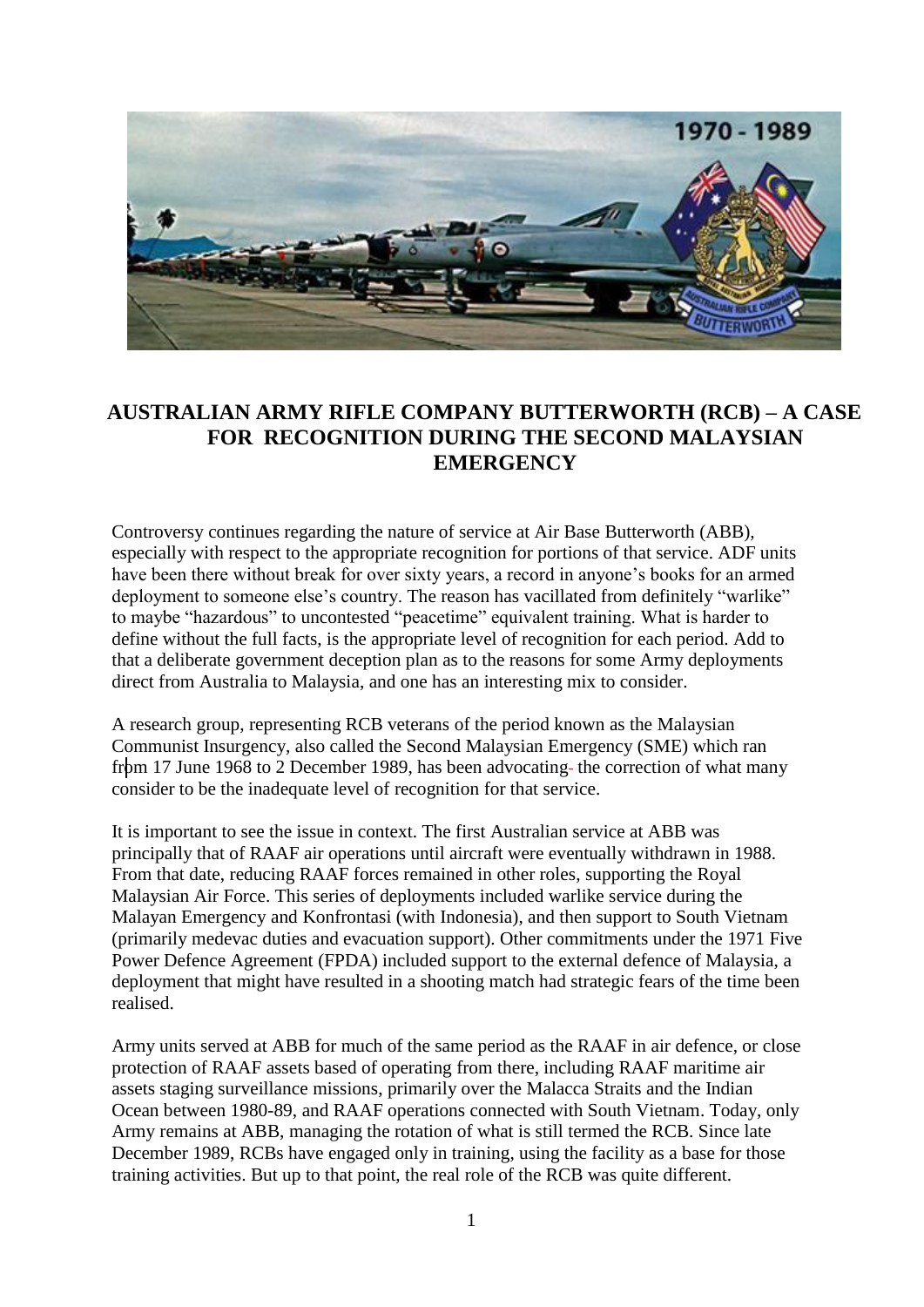Most Service personnel have received a level of recognition for service at ABB up until late 1989. The question is: was the level of recognition appropriate? One of the most unfortunate failures is successive Australian governments' persistent refusal to recognise warlike service during the SME.

The Australian government, advised principally by the Nature of Service Branch, Department of Defence continues to refuse to accept there was an SME at all, despite Malaysia"s official history unequivocally recording it in detail, including 1,009 Malaysian Government Force casualties. The MAF were on active service during of the SME and were awarded the Pinjat Jasa Malaysia Medal for that period. This was also the case for the Malayan Emergency and *Konfrontasi* when both Malayan and allied troops were so recognised. Clearly, the Malaysian Government regarded its country to be again engaged in warlike operations during the SME.

There is a reason for this extraordinary Australian government position  $-$  a deception plan and an unwillingness to correct the wrong which was perpetuated shortly after the change of government in 1972. The new Prime Minister undertook to withdraw Australia"s ground combat forces from South East Asia. However, in seeking to do so upon taking office, found himself faced with a major predicament with respect to the situation at ABB.

After the Malayan Emergency and *Konfrontasi,* the RAAF retained a sizable component of its combat power at ABB. Almost two-thirds of the RAAF"s fighters and a range of support aircraft were either based there, or dependant on the ABB facilities. After two generations of fighters – the F86 Sabre and the F1 Mirage III - the last aircraft were withdrawn in 1988. The decision was made to *not* position the third generation of fighter-bomber – the F18A Hornet – at risk on foreign soil. Ground staff remained there for many years in support of RAAF aircraft staging through, and the Royal Malaysian Air Force's (RMAF) operation of the ABB itself.



*A large portion of Australia's fighter-bomber force lay open to attack; this photo showing increased protection through revetments added in 1976*

While the response to the Malayan Emergency was successful, a renewed threat to both Malaysia and ANZUK forces stationed in Malaysia/Singapore arose following Communist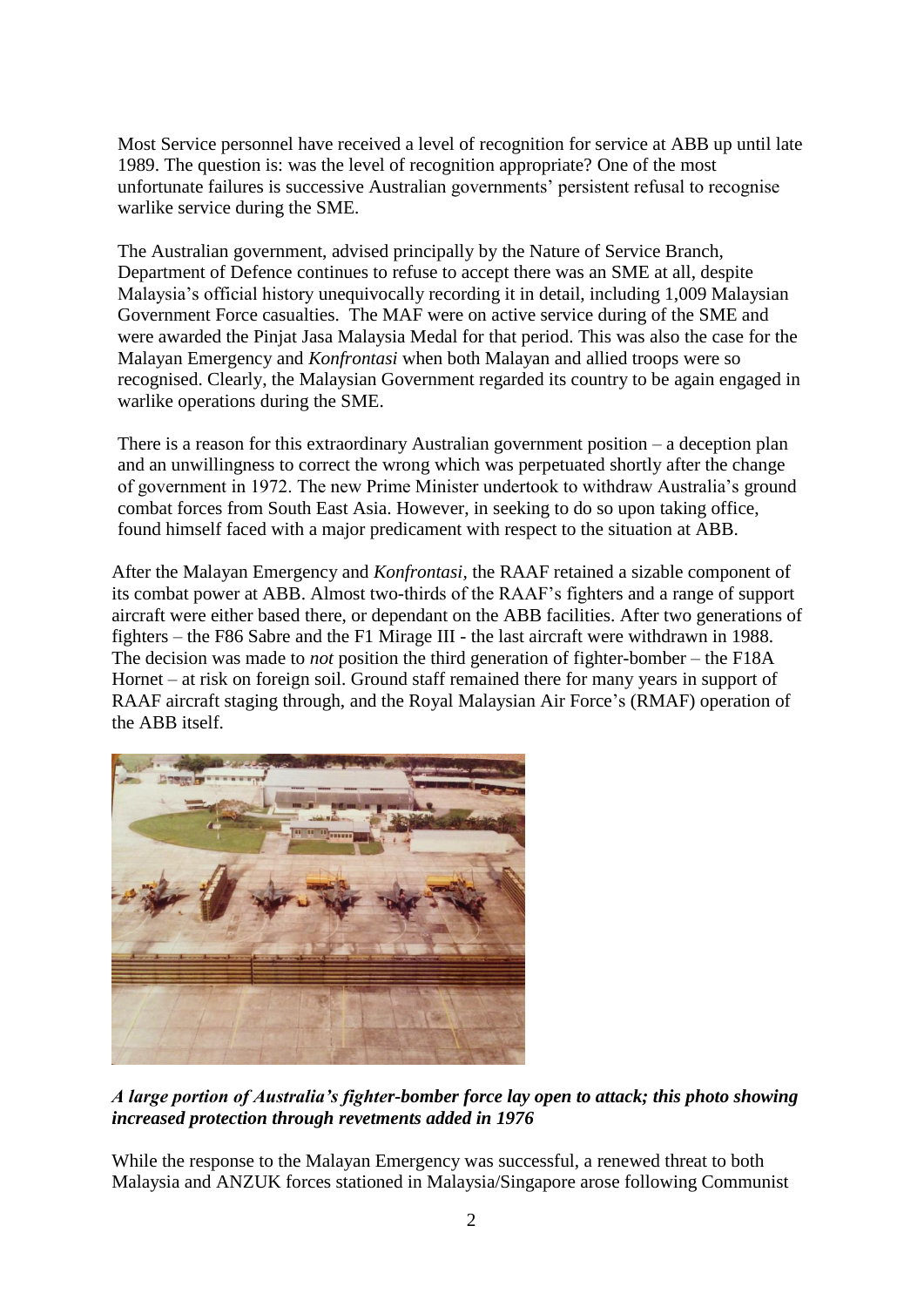successes in Vietnam. In 1968, hostilities broke out afresh causing the Malaysian Government to declare the SME. ABB was a major strategic asset close to the Thai-Malay border where much of the Communist Terrorist (CT) threat manifested. RMAF aircraft conducted fighter-ground attack missions against the CTs. ABB also remained a strategic asset. Britain at the time needed the base to remain secure for possible use by nuclearcapable Vulcan long-range bombers, as did Australia in pursuit of its "Forward Defence" posture following the British withdrawal. ABB provided a strategic footprint necessary in northern Malaysia. ABB needed to remain in the "right" hands.



*RAAF Sabres on the tarmac. Australian aircraft parked like this presented a tempting target*

Even after the granting of independence to Malaysia and Singapore, UK, Australian and NZ forces remained, known as the Far Eastern Strategic Reserve (FESR). Some of these were at ABB including RAAF, at times Army Air Defence units, and Infantry staging through on their way to counter-insurgency operations. Along with the RAAF aircraft, even after hostilities were declared over, was the Integrated Air Defence System (IADS). It provided technical control of the defence of Malaysian airspace until the RMAF assumed that responsibility years later. The RAAF continued to provide strategic air defence (the fighter squadrons themselves) under the FPDA, those squadrons forming the backbone of the IADS. Other Australian forces were stationed in Malaysia, primarily 28 ANZUK Brigade, which had re-located to Singapore.

With the sharp increase in CT activity from 1968 onwards, ABB was vulnerable. The CTs were often operating in close proximity, intelligence details of which were known to Australia at the time but kept secret. Armed with a detailed assessment of the CT threat in 1970, RAAF sought urgent help. To provide increased protection and capacity **to deter** such an attack, a rifle company group was detached from the Singapore –based battalions starting on 1 November 1970. 1 RAR and then 6 RAR subsequently deployed on monthly tours of duty to ABB, providing a constant and substantial deterrence force.

Prime responsibility for *external* defence of the ABB was vested in the Malaysian Armed Forces (MAF), with total protection being a joint responsibility with RAAF. Such an arrangement was appropriate for the sovereign rights of the Malaysians whose armed forces were stretched fighting the SME. This arrangement included the Army rifle company operating *inside* the ABB perimeter. One important exception was the protection of RAAF families living on Penang and in the unsecured married quarter area opposite the airfield.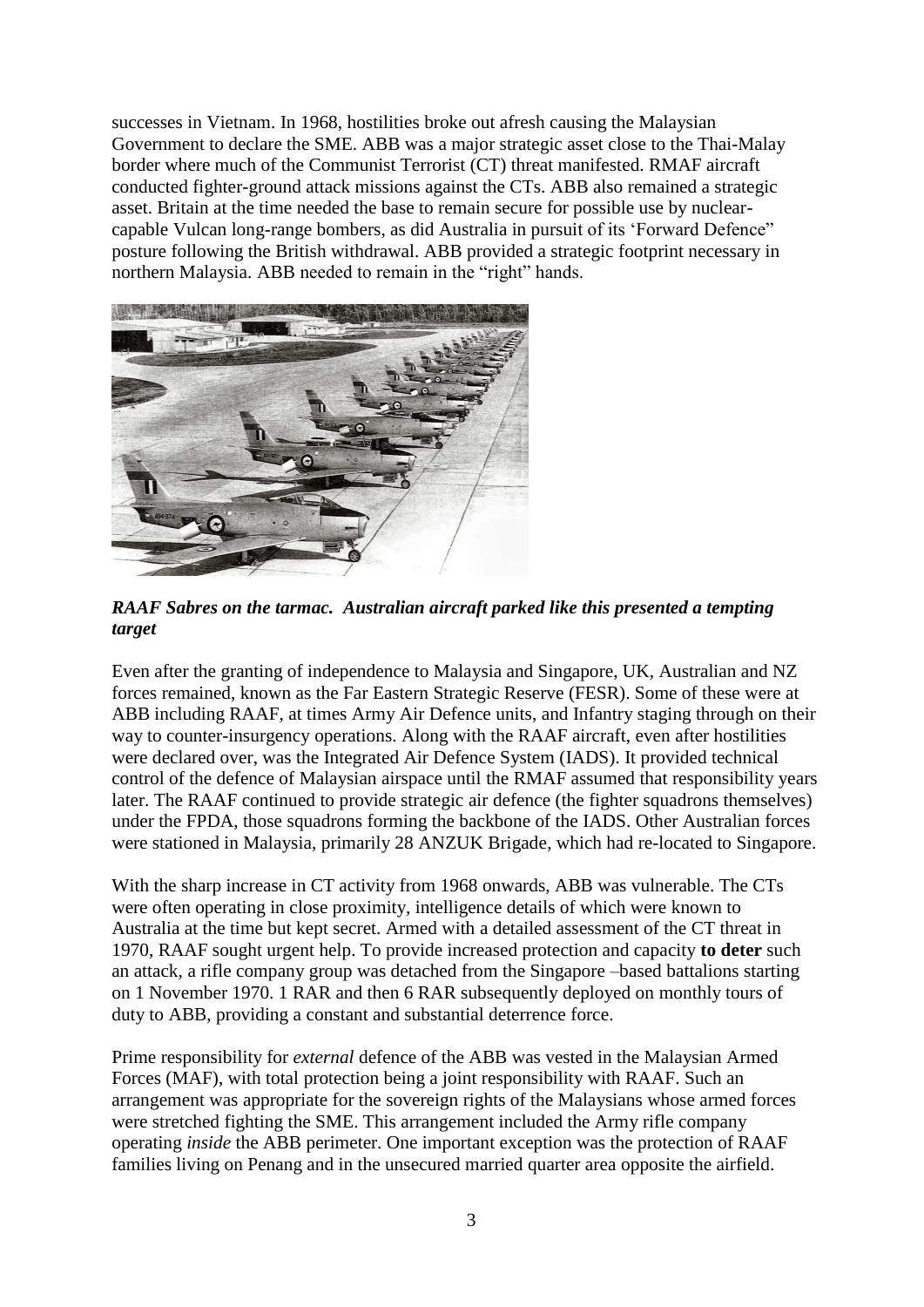Malaysians guarded the perimeter, and had responsibility for all operations outside of it. At least two UK, one NZ company and an Australian gun battery also rotated through ABB on security duties, until the arrival of a specially designated force, direct from Australia, on 1 September 1973. The new group, later to be renamed the RCB, was a *special,* and *secret,* arrangement.

The security situation had deteriorated markedly. The Whitlam Government, elected in part on its undertaking to withdraw forces from SE Asia, found itself with a major problem when it ordered the withdrawal of the Singapore-based army combat troops. The renewed threat of CT attack on ABB promoted urgent action by the Whitlam Government in early 1973, as there would no longer be any Australian combat troops to protect Australian aircraft. The Defence Committee, the highest advisory body to the Government, secretly recommended a solution to Government on 11 January 1973.

This recommendation enabled the continued protection of vital RAAF assets at ABB once the Singapore-based Army units left. Government directed the deployment of a heavy rifle company direct from Australia under *Plan Asbestos.* A key extract from Defence Committee Minute No 3/1973 says, at para 28 e:

> *When the Australian battalion is withdrawn, the requirement for a company for security duties at ABB will be met by providing the unit on rotation from Australia. This could be presented publicly as being for training purposes.*

Further evidence of high level knowledge and complicity appeared in a Defence Planning Division brief (not an ADF entity) to the Vice Chief of the General Staff (Army) on 11 October 1973 at para 3:

> *The deployment of this company to Butterworth has in recent years assumed a real importance because of somewhat increased concerns about possible threats to base security. Although the Malaysians may be expected to have assumed that this is the case, publicly and privately the position is maintained on both sides that the deployment is for exercise purposes.*

Clearly, there was both a deception in effect and a surreptitious way of implementing it.

As for the Malayan Emergency and *Konfrontasi,* Australian Service married personnel were normally accompanied by their family in Malaysia. However, the RCB was not. These troops were deployed on a specific warlike protective security mission, armed with live ammunition, with most also deploying their standard heavy weapons. With clear operational tasks and well-defined rules of engagement, the RCBs deployed on three month rotations, armed and functioning at Draft Priority 1 (go to war) status. This new deployment was subjected to a deception plan known to RCB veterans as "the Training Lie".

To this day, many people still do not know of this deception, including some of the junior soldiers to deploy. It was, and remains, a cover up of the RCB's real purpose, initially to avoid political embarrassment and to enhance operational protective security at the time.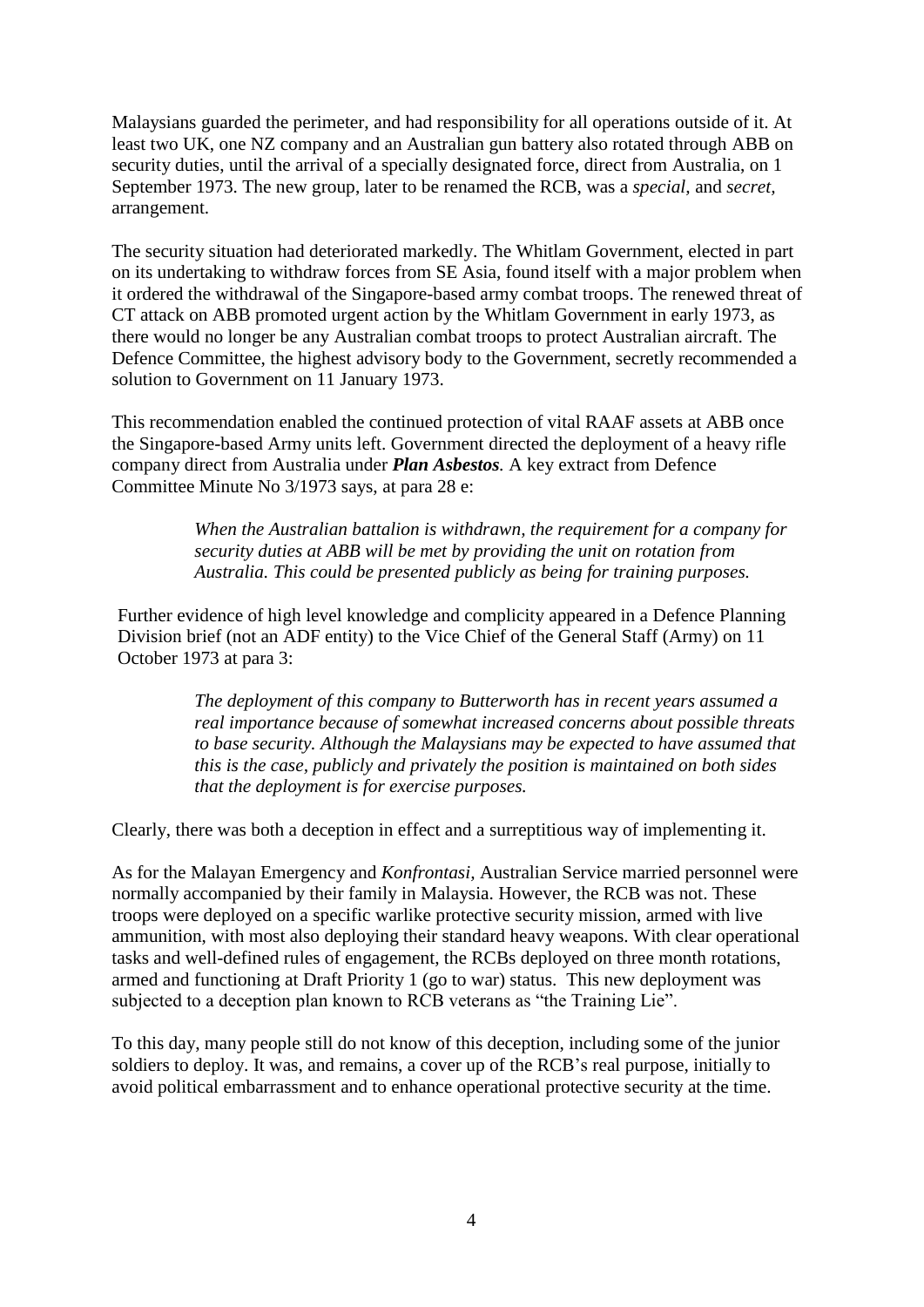

*Section of B Coy 1 RAR inside the base Christmas 1981-82, complete to first line ammunition*

A reinforced Army rifle company takes a much larger force to overpower it, and its powerful deterrent effect can (and did) deter the CTs from attacking ABB. It can move in all weather, terrain and by day or night, carry substantial firepower, for days on end, making it a powerful combat multiplier to supplement the meagre RAAF protective force. RCB"s operational tasks were enunciated in both RAAF and Army directives before written orders were issued mid-1973 to cease referring to those tasks in favour of "training activities". This is further evidence that the deception plan itself had to be suppressed at the time.

As the SME dragged on, the threat level grew, spiking in 1975. Under *Plan Asbestos*, RCBs were detached from parent units in Australia and placed *under command* of Army Headquarters (later, Headquarters Field Force Command) for the entire duration of the SME. The first, A Company 8 RAR, arrived on 1 September 1973 and was initially titled "Australian Army Company". The last to conduct the warlike protective tasks specified in Directives was B Company 6 RAR on the day that Chin Peng, leader of the CT movement, signed the armistice which drew the SME to a close on 2 Dec 89.

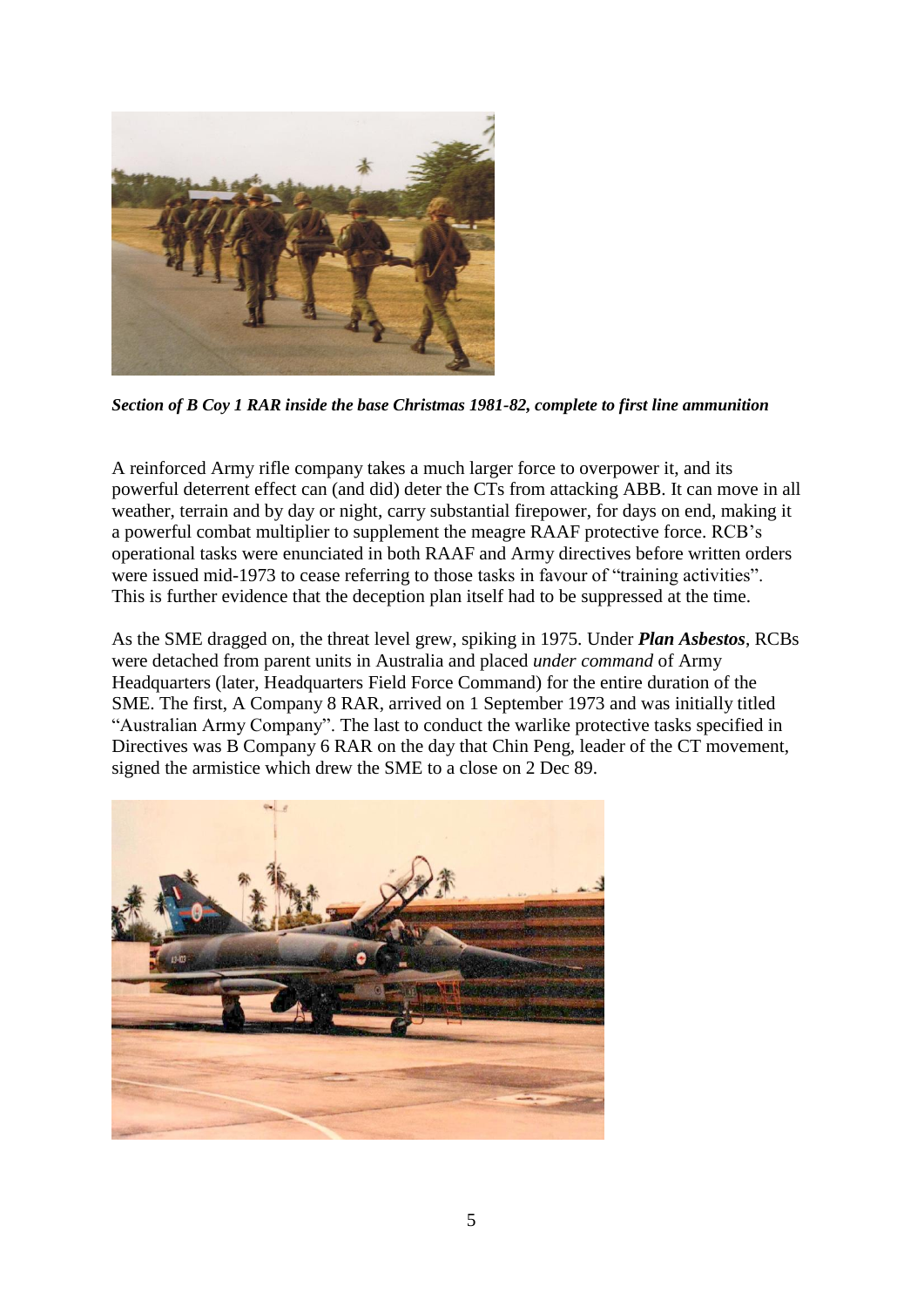## *The F1 Mirage, the primary RAAF strike fighter at ABB during the SME was constantly vulnerable to CT attack*

The RCB was under the *operational control* of the RAAF commander at ABB. Written directives from both the RAAF commander and Army Mounting Instructions clearly listed its operational tasks, the only variation being the wording of later directives which reversed the emphasis from "operational tasks" to "training", further evidence of the deception plan. However, the "Training Lie" during the SME was exactly that; a deception of the people of Australia by its own government. The enemy did not need deceiving; they already knew what they were up against should they attack.

Records confirm that very little training occurred with the Malaysians due to the latter being fully operationally stretched engaging the CTs. Yet this is a prime reason used by the Government to deny the proper level of recognition of the RCB veterans during the SME by claiming the RCB was only there to "train with" the MAF.



## *An operational QRF callout that officialdom claims never happened*

All RCBs so deployed conducted prescribed pre-deployment and in-country training dedicated to their operational tasks. In fact, RCBs were ordered *not* to carry out any of their own unit training until the prescribed operational training for ABB was completed. Only when that was achieved, and Quick Reaction Forces (QRF) in place could the RCB conduct any other Army training. On infrequent occasions elements of some RCBs actually trained with the Malaysians, but these opportunities were rare, and seldom enjoyed due to the MAF"s pre-occupation with the SME.

The risk of contact with the CTs generated the requirement, even for off-base exercises, for designated individuals to carry live ammunition in red-taped magazines in the event of a clash with the enemy, or if a large dangerous animal was confronted. Every man in the QRF also carried live ammunition, including machine guns, while on duty. At heightened periods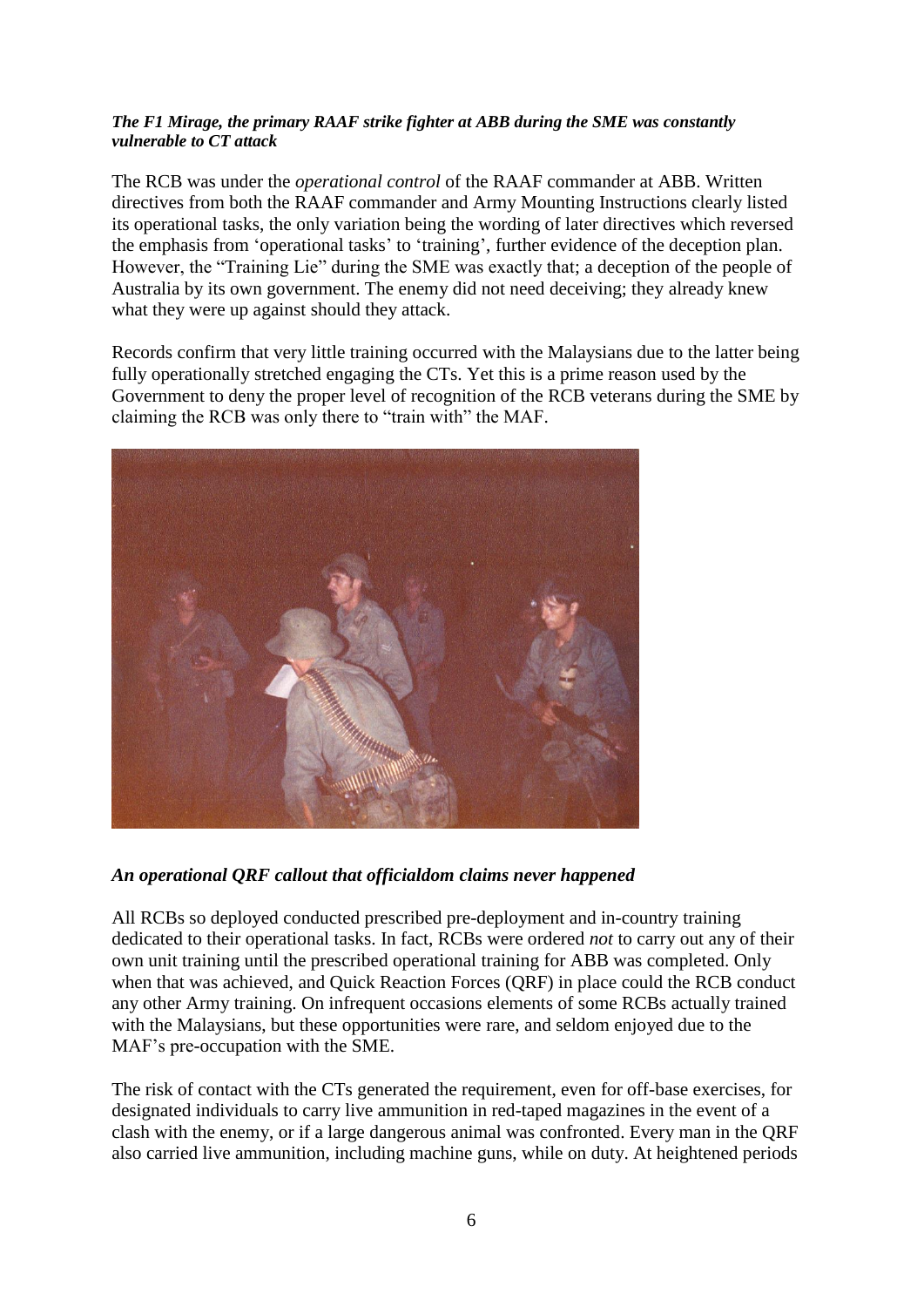of threat, some RCBs had two entire platoons restricted to being at ABB able to quickly reinforce the standard QRF, the size of which did vary over the years.

Declassified records now demonstrate numerous operational call outs to CT threats to the ABB. Most RCB members will not have known this at the time; their focus was on boring and tedious, but necessary, standby at one minute's notice to move, with frequent drill callouts and sometimes, real ones. During some tours of duty, duty officers deployed to the IADS ground defence building while guards slept in the RCB armoury to enable rapid reinforcement of the QRF with further arms and ammunition.

In the early  $21<sup>st</sup>$  century review of Service awards, service at ABB during this period for both Army and RAAF was recognised with the award of the Australian Service Medal. This, curiously, is for almost the exact period of the SME, the very war that authorities claim did *not* occur as part of their denial of the claim. Since 2006, there have been many individual and group submissions to have this service recognised with the Australian Active Service Medal and associated benefits. Some RCB veterans, perhaps due to the success of the deception plan, do not know that they faced danger from CT attack, including while on leave. However, the facts are irrefutable.

The evidence is clear. RCB veterans, and others, deserve the same recognition as those who served at Ubon and Diego Garcia Air Bases and six other operational theatres where service recognition has been upgraded, despite the threat and other criteria sometimes being less "warlike" than at ABB. RAAF personnel, who were the prime reason for RCB being there at all, have their own story to tell and possibly a similar claim (RAAF were not subjected to a deployment lie).



*Internal security checkpoint during a period of heightened tension*

Why then, have several applications, a petition in 2014 and two appeals direct to the Prime Minister in 2016 been denied, deflected or downright stonewalled? Several independent reviews of other deployments have enabled the presentation of all the evidence *currently available* to a panel of unbiased scrutineers who were able to consider it. Most of those reviews resulted in upgrades of recognition. Defence often opposes the upgrade sought in those reviews, with its scribes generating the letters for ministers and senior officers to sign. These letters almost invariably end with the dismissive statement that nothing new has been presented and the matter is considered closed, with official staff effort invested in refuting or denying the veteran applicants" presentation of compelling evidence. One would